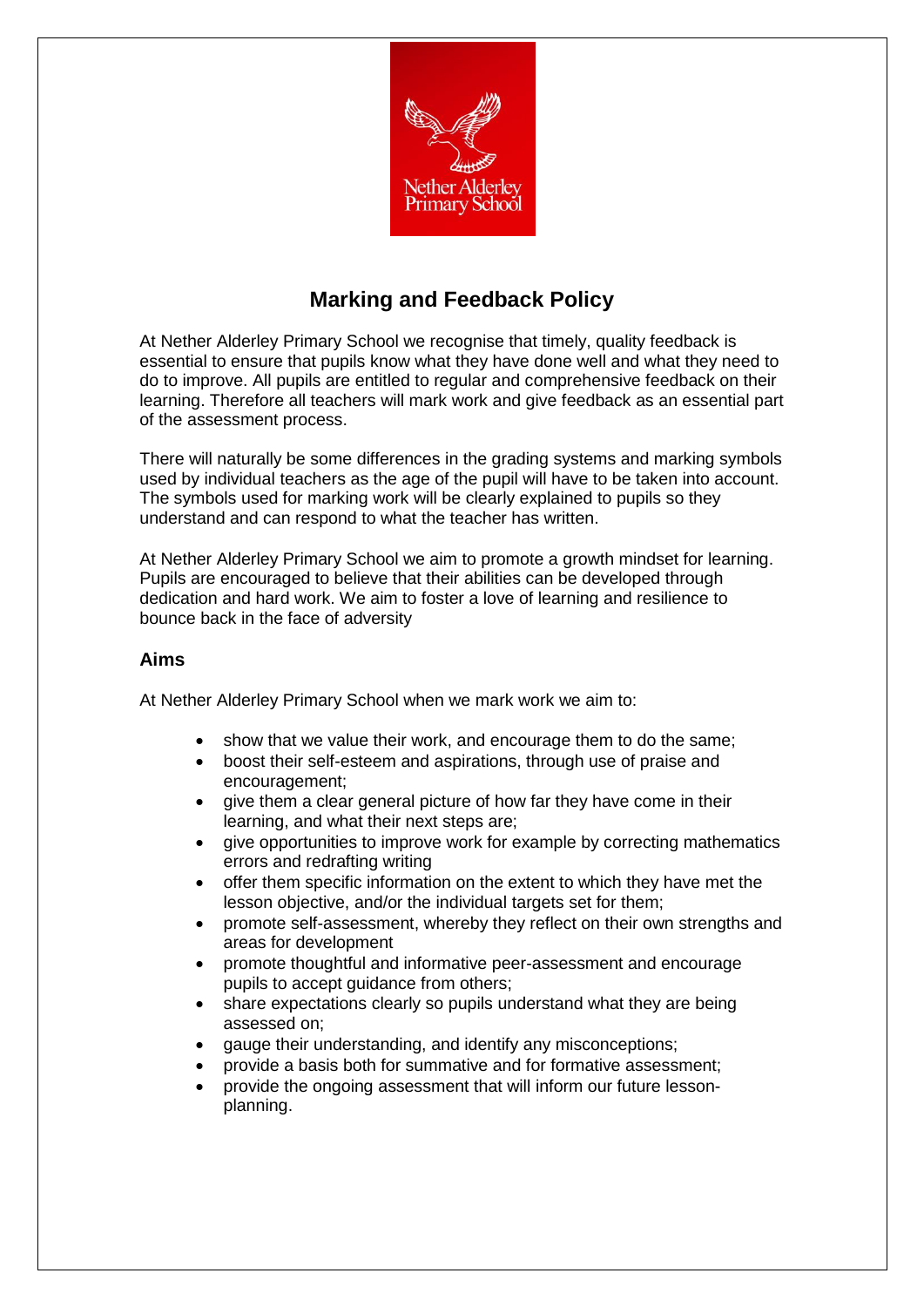## **Principles of marking and feedback**

The process of marking and offering feedback should be a formative one, where pupils are led by teachers to recognise what they need to do to improve with specific help and guidance. Pupils will be praised for their particular strengths and the effort they have made so that they know what they have done well. The extent of the teacher's response to a piece of work is determined not by the number of errors found in it, but by the teacher's professional judgement.

#### *Formative assessment*

The marking should always be in accordance with the lesson objective and, increasingly, the child's own personal learning targets. Pupils need to be clear what the learning objective and expected outcomes are for a particular lesson so they know exactly what they need to do to succeed. For example in a given literacy lesson the focus for lesson may be on successfully using commas to embed a phrase within a sentence. Pupils would have been shown how to do this and then asked to apply it to their own writing. Then when the teacher is marking their work use of commas will be the primary focus for marking and judging whether the pupil has understood the aims of the lesson. For an extended piece of writing which is being re-drafted to produce a final piece then pupils will focus on correcting all aspects of this writing. In mathematics, ticks are used where work is correct, and dots used to draw attention to where errors have been made; providing further opportunities for ticks to be achieved.

#### *Appropriate and useful for pupils*

It is essential that pupils understand the feedback they are being given from the teacher. For younger pupils feedback will be primarily verbal with more written feedback being introduced as they move up the school. In Reception Tapestry is used, which allows the teacher to share the progress of the child with parents and this ongoing dialogue helps both parties to remain on the same page. It is equally important that pupils are given time to read and respond to the comments made. In KS2 this happens daily and all pupils know that when they first arrive at school they will need to reflect on previous learning and make corrections and improvements. Where the child is not able to read and respond in the usual way, other arrangements for communication must be made.

#### *At the right level*

The main objective of marking and feedback is to help pupils learn. If pupils' work is well matched to their abilities, then errors that need to be corrected will not be so numerous as to affect their self-esteem. When pupils are at an early stage of writing it would be extremely disheartening for them to receive back a page with all spellings to be corrected. Pupils should have word banks available so they can spell high frequency words correctly and teachers will then highlight particular words for pupils to correct. A delicate balance has to be achieved. Pupils should not receive the impression that things are right when they are not. On the other hand, they should not be discouraged from being adventurous for fear of having faults emphasised.

#### *Presentation*

Presentation and pride in work is important. Teachers set clear expectations for how work should be presented and they will not accept the work unless these standards have been met. There are specific requirements for specific types of work, for example numeracy. These have been taught and it is made clear to pupils what good-quality work in the subject is like.

## **Forms of feedback**

• verbal feedback within a lesson while a pupil is engaged in a task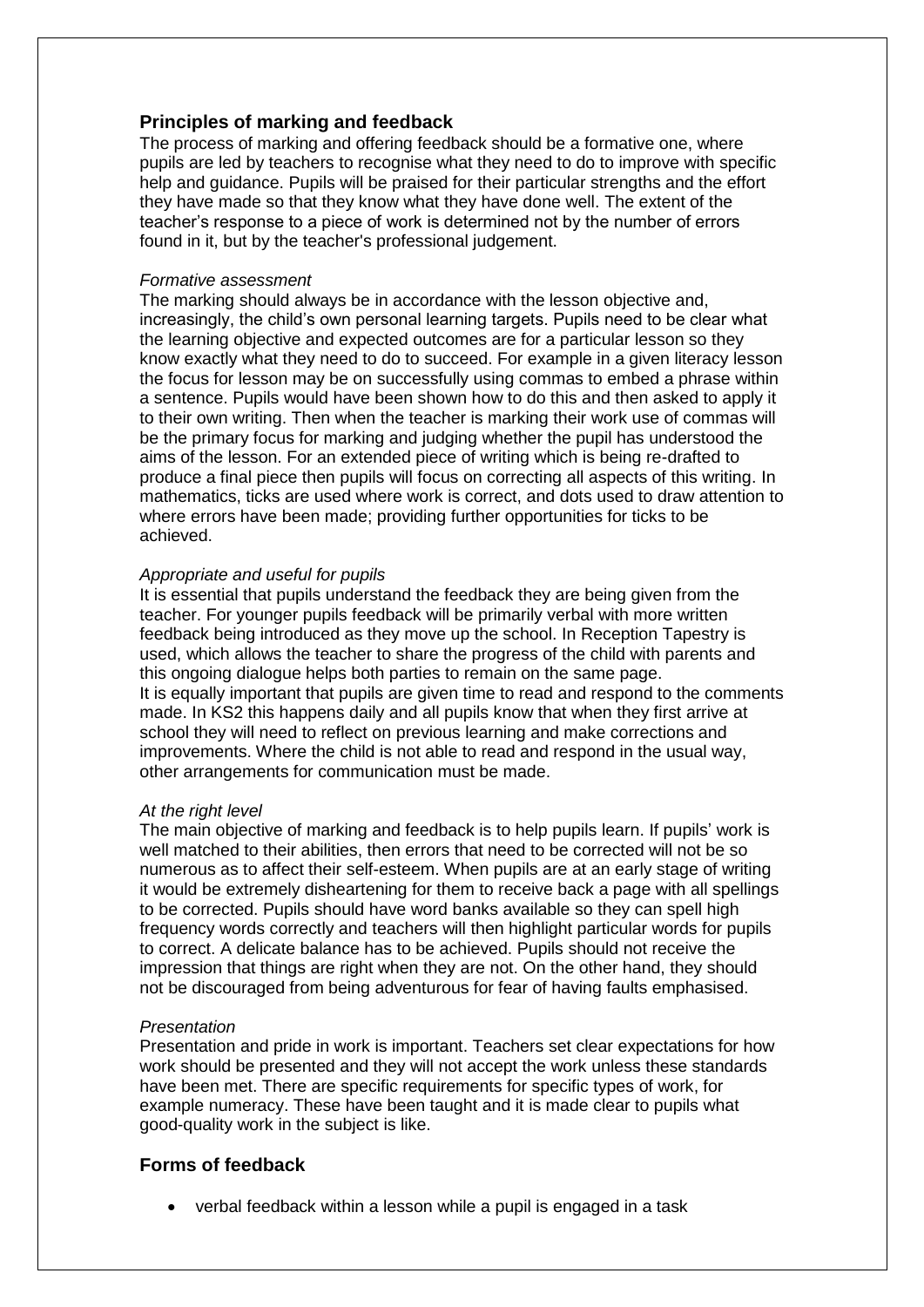- within lesson mini-plenary sessions when the teacher recognises that a pupil or pupils require extra input on an aspect of learning
- end of lesson plenary session when the teacher and class reflect on the learning that has taken place within the lesson
- marking books using agreed school codes, making comments based on pupils achievements and giving targets for improvement
- one-to-one feedback on an aspect of learning which the pupil is finding challenging
- small group feedback where a number of pupils have found something challenging
- peer feedback where pupils may mark work and give comments to each other
- whole class feedback after an assessment

## **Using technology to enable higher quality feedback**

Evidence has shown that pupils respond better to detailed verbal feedback in comparison with written feedback. In addition, when speaking, teachers are able to give richer and more detailed advice than they could if they were to a write a long commentary. With this in mind, at Nether Alderley we are keen proponents of using technology to enable teachers and pupils to get the most from feedback. Apps such as Showbie can be used to take a picture of a piece of work on to which teachers can then annotate and record their feedback. When pupils listen and watch the feedback they can then pause and rewind the comments as they wish. They can then think and reflect on what they have been told and make their own corrections and improvements. Video tutorials to address misconceptions are used in conjunction with 1:1 iPad provision to further illustrate areas for pupils to improve their learning.

This is also an effective way to give feedback after summative assessment. Teachers annotate and voice-over a PDF file of the test to explain how to achieve maximum marks. Pupils then watch the video and fast forward to focus on just the questions they got wrong. In subsequent lessons, the focus of whole class teaching can be given on strategies for solving questions the majority found challenging while knowing that every pupil has had detailed feedback on each question.

#### **Self and Peer Assessment**

At Nether Alderley, we aim to involve pupils as far as possible in the analysis and constructive criticism of their own work. This is a gradual process, built up over the years and will be taught in steps to ensure it is fully understood and effective. The first stage is recognise success verbally, leading on to peer-assessment when they are confident with the process. We believe that where pupils interact in the marking process, they will be all the more engaged and receptive to correction.

#### *Stage 1*

From Reception, pupils are encouraged to identify the best elements of their work and share these with another child, a small group and sometimes the whole class. This helps to increase self-esteem and focuses on the positive elements within a piece of work.

#### *Stage 2*

Pupils can begin to identify areas in their work where improvements could be made. The pupil can then work with a talking partner, or an adult, to effect an improvement.

#### *Stage 3*

Pupils identify an area to be improved and make the improvement as part of the lesson. Pupils can identify the strengths and areas for improvement in the work of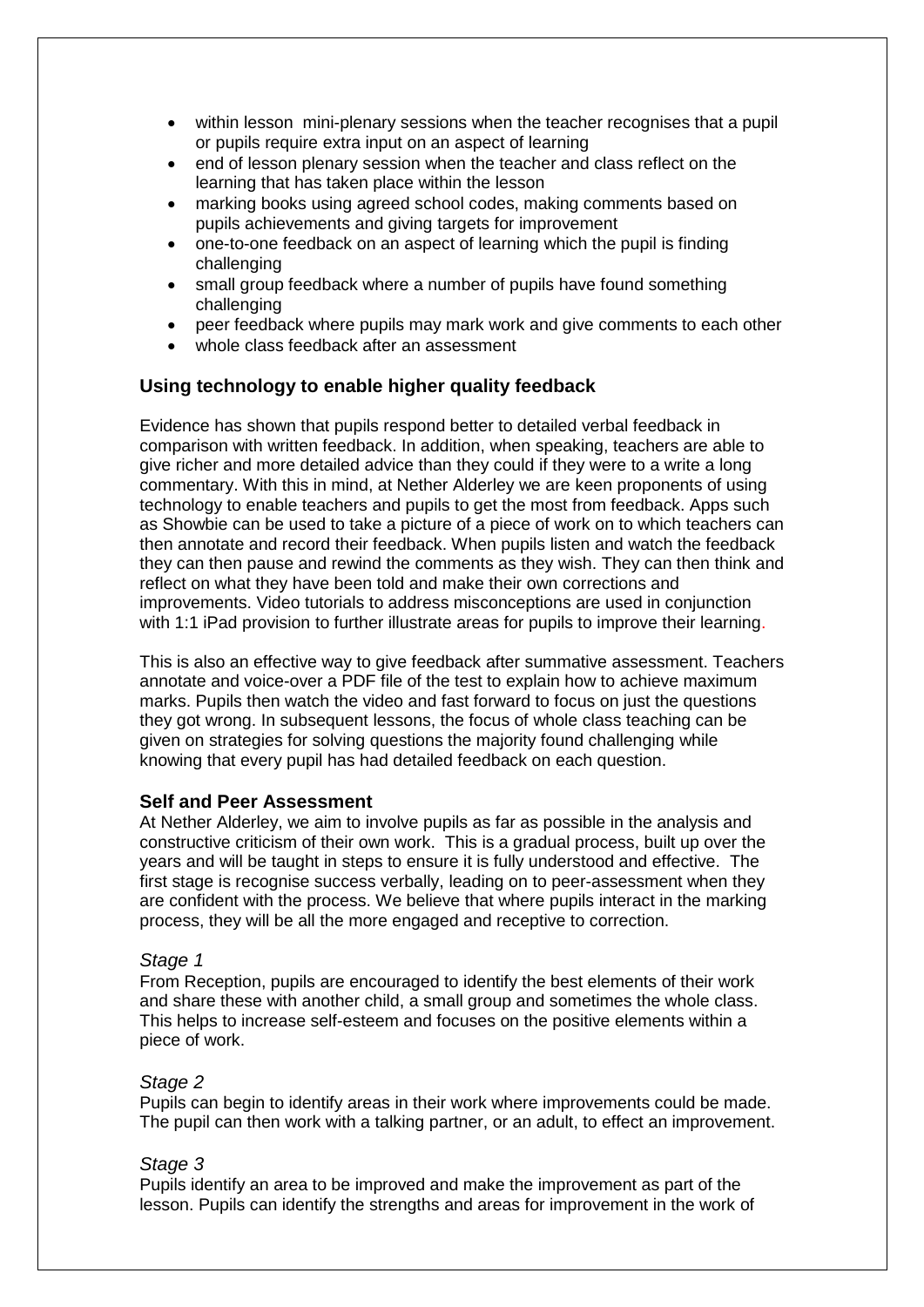other pupils and make specific comments. Co-operative paired and group work is part of the learning culture at Nether Alderley.

#### **Acknowledgement marking**

Work is simply ticked, stamped or initialled to show that the teacher has seen the work. An encouragement comment or sticker, such as 'well done' or 'an excellent piece of work', may be added as appropriate.

This type of marking may be suitable where there has been whole-class oral feedback that has achieved a satisfactory level of understanding. It may also be appropriate when other groups in the class are being marked in a more detailed way, on a rotation basis.

#### **Detailed marking by the teacher**

All written feedback is legible, written in the agreed cursive style of handwriting and clear in meaning. In literacy the agreed codes are used. Once the improvement has been made, the teacher then makes an acknowledgement mark.

#### **Parents**

It is important that our parents are informed about the whole process of formative assessment to avoid unnecessary misunderstandings that may occur through conversation with their children or from access to the children's books. Parents can be helped to follow the school's policy at home, especially when helping with homework. They should be encouraged to help raise the self-esteem of their children by identifying successes and helping their children to build on these. A summary of this policy will be available to parents via the school's own website. Parents are particularly involved with helping pupils to prepare for Big Writing tasks.

#### **Supply teachers**

Supply teachers are encouraged to mark to the criteria set out in this policy.

#### **Inclusion**

Our school aims to be an inclusive school where all pupils feel included in all activities. We recognise the entitlement of all pupils to a balanced, broadly-based curriculum. We have systems in place for early identification of barriers to their learning and participation so that they can engage in school activities with all other pupils. We acknowledge the need for high expectations and suitable targets for all children.

#### **Equality Statement**

At Nether Alderley Primary School, we actively seek to encourage equity and equality through our work. No gender, race, creed or ethnicity will be discriminated against and the use of stereotypes under any of the above headings will always be challenged.

#### **Monitoring and review**

We are aware of the need to monitor and update the school's marking and feedback policy on a regular basis, so that we can take account of improvements made in our practice. We will therefore review this policy in two years, or earlier if necessary**.**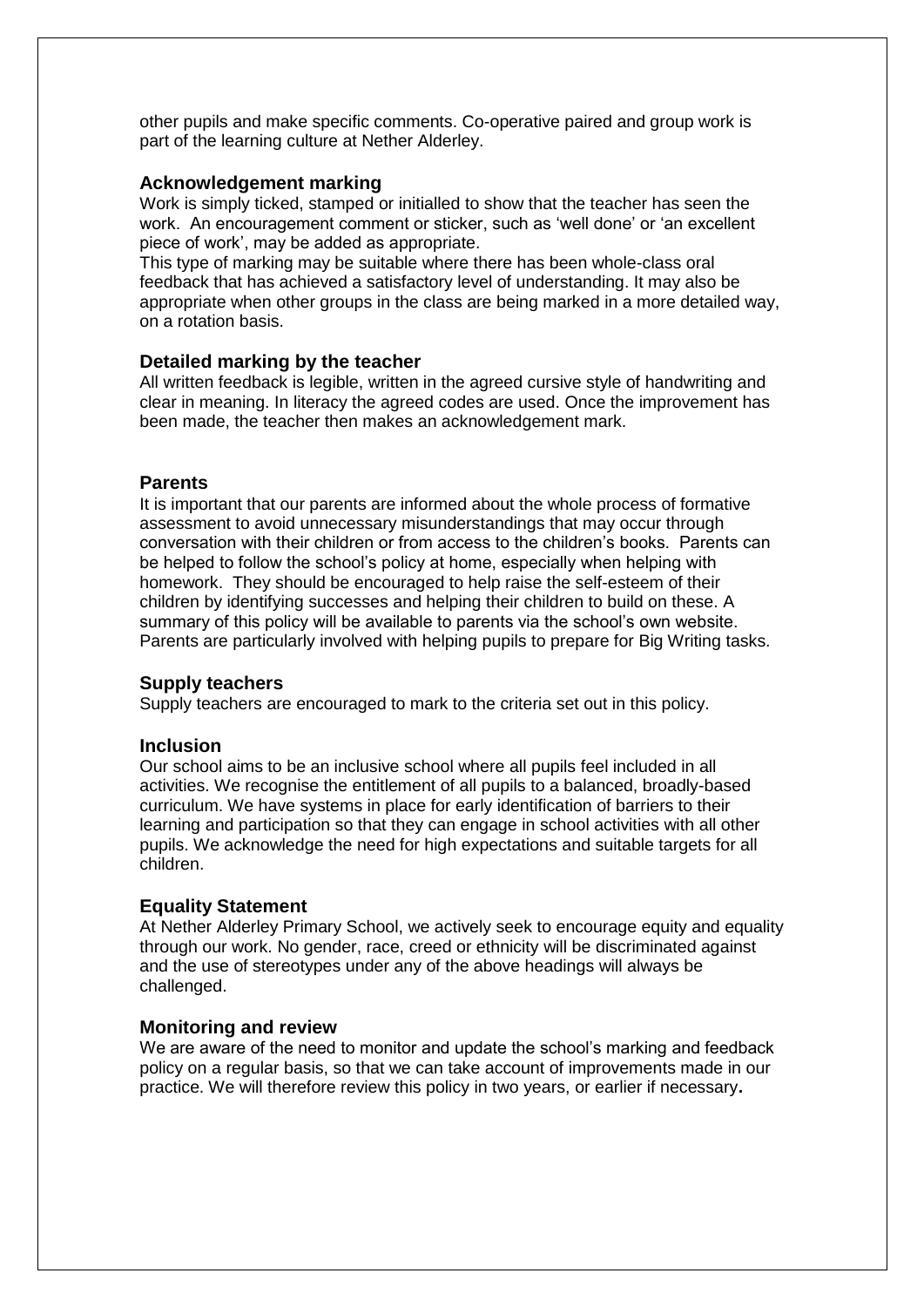# **Marking Key for Writing in Key Stage 1**

| <b>Teacher has written</b> | It means                                                        |
|----------------------------|-----------------------------------------------------------------|
| Aa                         | You have missed out a capital letter on this line.<br><b>OR</b> |
|                            | You used a capital letter where there should not<br>be one.     |
| at start of line<br>sp     | There is a spelling mistake on this line.                       |
|                            | Write the correct spelling three times underneath<br>your work  |
| P                          | There is a punctuation mistake on this line.                    |
|                            | You need to add a word (or more than one)                       |
|                            | Good word or good punctuation or good sentence                  |
| Super adjectives!          | Something good about your work                                  |

| <b>Teacher has written</b> | It means                                                      |
|----------------------------|---------------------------------------------------------------|
|                            | Your teacher talked to you about how to improve<br>your work. |
|                            | An adult helped you with your work.                           |
|                            | You worked with a partner on this task.                       |